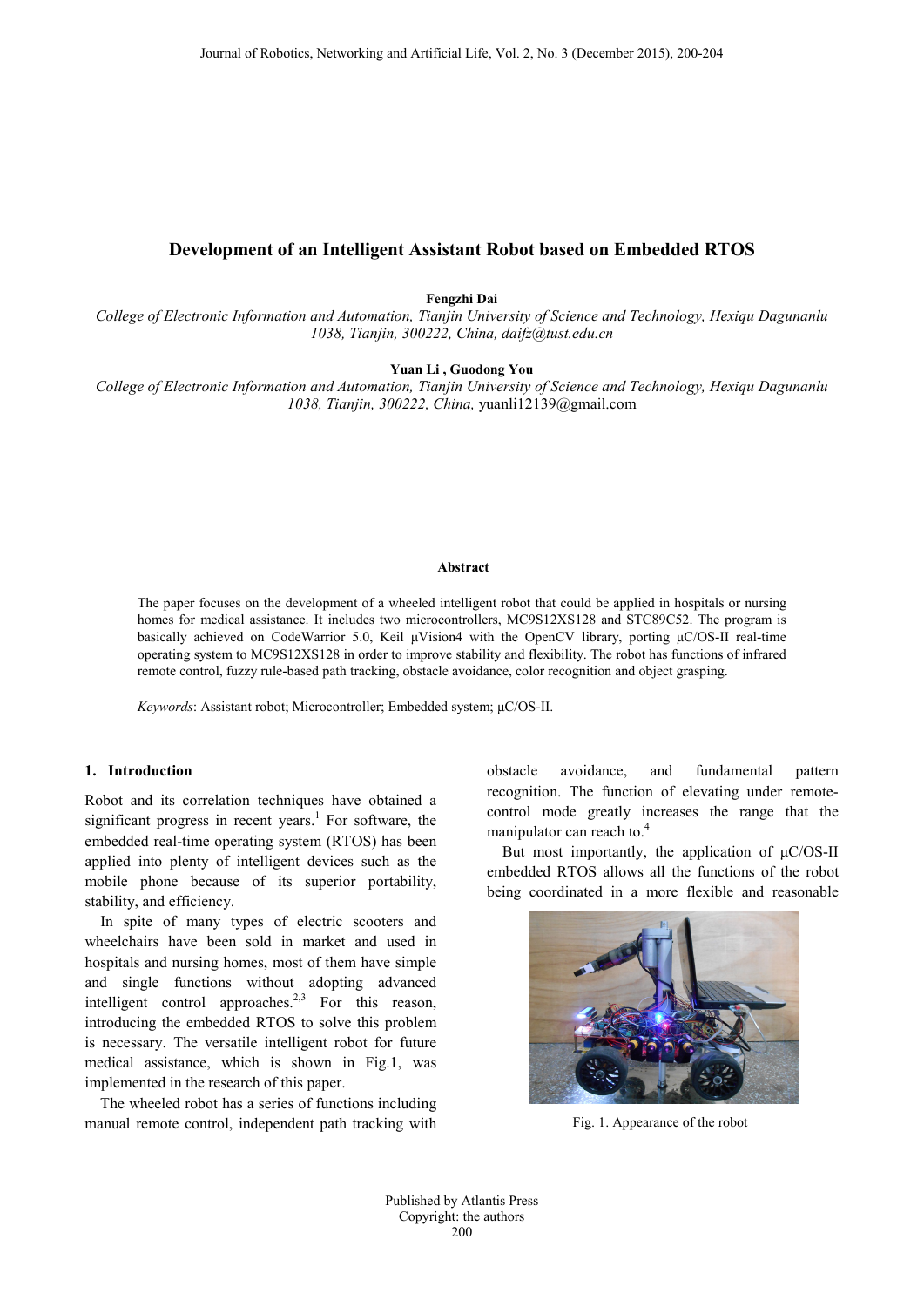way. It deserves to believe that this type of wheeled robot will make great change and improvement for quality of life as long as it can be applied in hospitals, nursing homes or other civilian fields.

### **2. Hardware and Principal Functions**

Two microcontrollers MC9S12XS128 (XS128) and STC89C52 (C52), cooperated with Dell Inspiron Mini10 laptop, are adopted for accomplishing all the functions of the robot.

The XS128 (ported μC/OS-II embedded RTOS) is in charge of the driving wheels, elevating, path tracking, obstacle avoidance and the robot arm. The C52 decodes the infrared signal of remote control through the external interruption, and controls LCD display by parallel I/O ports and voice broadcast by universal asynchronous receiver/transmitter.

An interactive interface on the laptop based on the OpenCV library is designed for the real-time image capture, processing and color recognition. Two microcontrollers are communicated by their I/O ports. The laptop sends the result of color recognition by the serial port communication to XS128.

The motors of wheels and elevating platform are driven by two MC33886 and one L298N respectively; infrared remote control is achieved by HS0038 infrared receiver linked to C52 so as to control the motion of the robot and switching between the automatic and manual mode; a gray scale sensor with seven LEDs detects the path on the ground for path tracking function; five obstacle-avoiding sensors installed on the head and left edge enable the robot to avoid obstacles while tracking the path.

The robot arm owns five degrees of freedom driven by two ULN2003A and ten relays; the LCD1602 (installed on the head of the robot) and the speech synthesis module (based on SYN6288) can display and broadcast the robot's running status in real time.

## **3. Porting μC/OS-II to MC9S12XS128**

The main program of XS128 is compiled and debugged upon CodeWarrior 5.0 IDE. The robot's functions of remote control, path tracking, obstacle avoidance and color recognition can be managed flexibly and

efficiently under the environment of μC/OS-II embedded RTOS. But before that, μC/OS-II should be successfully ported to the microcontroller XS128.

CPU12X has a set of registers including a 16-bit program counter (PC), a 16-bit stack pointer register (SP), a 16-bit accumulator D, 16-bit index registers X and Y, a 16-bit condition code register, a global page (GPAGE) register and specific resource page (RPAGE, EPAGE and PPAGE) registers. For responding interruptions, the hardware of XS128 will automatically push the core registers into the stack whose address grows downward.<sup>5</sup>

Among μC/OS-II files, definition of the above hardware information including data types, stack data type, stack's growth direction, tasks' scheduling function OS\_TASK\_SW and macro definition of critical section of code in the OS\_CPU.H file; porting four assembly functions including OSStartHighRdy, OSCtxSw, OSIntCtxSw and OSTickISR in the OS\_CPU\_A.ASM file, and six functions including OSTaskStkInit, OSTaskCreateHook, OSTaskDelHook, OSTaskSwHook, OSTaskStatHook and OSTaskTickHook in the OS\_CPU\_C.C file. 6

After porting three files mentioned above, XS128's RTI module is used to make a system clock for the RTOS. The system bus frequency is set to 32MHz. And the related registers of RTI are set and the time-tick interrupt vector is added to the file TBDML\_linker.prm.

Finally, adding all header files into INCLUDES.H and finishing configuration of the file OS\_CFG.H, retaining the functions about task and message mailbox. So far, the porting of μC/OS-II is accomplished and the system is ready for programming all the needed task functions in the file MAIN.C.

### **4. Control Program based on μC/OS-II**

The embedded RTOS can simultaneously run more than one task. Each program of the robot's function can be regarded as a task (programming in the main file MAIN.C). And for the wheeled robot, there are four tasks needed to run in the μC/OS-II environment. According to their priorities from high to low, these four tasks are: color recognition whose priority is 6, obstacle avoidance (priority is 7), remote control (priority is 8), and the task of path tracking whose priority is 9.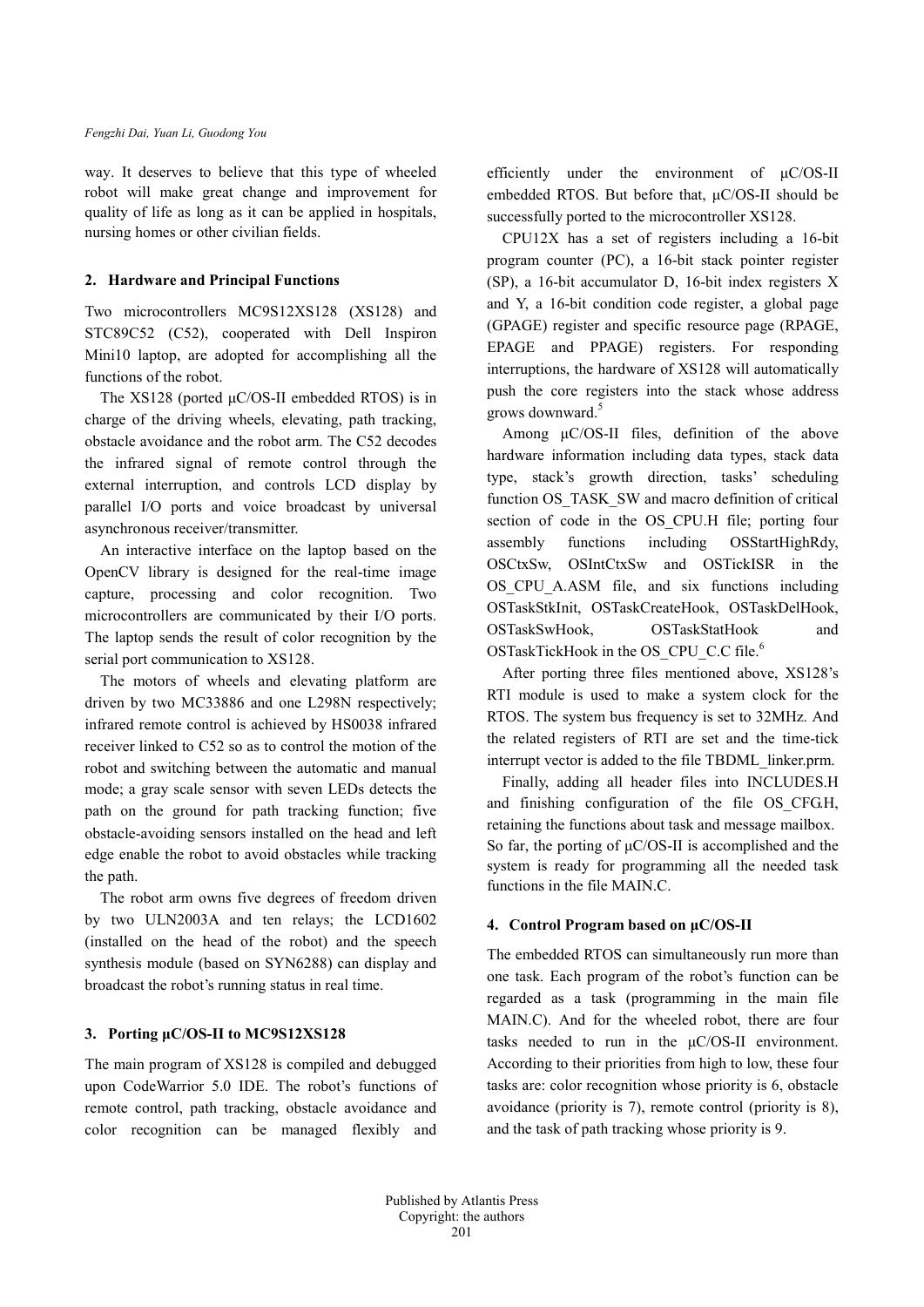

Fig. 2 is the state transition diagram of the robot's tasks.

Fig. 2. The state transition of the robot's tasks

#### **4.1.** *Color recognition*

Red/Blue color recognition is achieved by the upper computer. Fig.3 shows the result of selecting the red color. The program is compiled on Visual  $C++6.0$  with MFC and the OpenCV library. The digital camera collects HSV value of the objects within its field of view, and the computer calculates the area of the objects that match the HSV range of red or blue. The result of recognition will be sent to XS128 by the serial port for further processing.



Fig. 3. Upper computer for color recognition

Firstly, it will call the function msg2 =  $(INT8U^*)$ OSMboxPend(ExMbox2, 0, &err2) to read the message from mailbox "ExMbox2". Then the system determines whether the message is the task that needs or not before executing the following program. If the message suggests that the found object has the selected color red or blue, the system will control the manipulator to grasp the target with that kind of color.

### **4.2.** *Obstacle avoidance*

The robot is designed to automatically bypass obstacles under the path tracking mode. $4$ 

When the task begins, it is suspended by calling the function msg1 =  $(INT8U^*)$  OSMboxPend(ExMbox1, 0, &err1) to wait the message from mailbox "ExMbox1" of path tracking task. Since the task of remote control or path tracking is running, the task of obstacle avoidance will not be woken up until there is obstacle detected in front of the robot.

#### **4.3.** *Remote control*

This function is achieved by communication protocol NEC, namely detecting duration of high level at the receiver and using the time interval between pulses to differentiate the logic "0" and "1".

An external interrupt service subroutine is designed in C52 for decoding the infrared signal. Each time after decoding, the subroutine will return an array storing the result of decoding. Then C52 will give different commands according to different values in the array to relative modules to implement certain functions, such as LCD display and voice broadcast.

C52 can also send certain remote control commands to XS128 through I/O ports of the two microcontrollers. Once XS128 receives the command of switching the operational modes from C52 by remote control, the function OSTaskSuspend(OS\_PRIO\_SELF) is called to suspend the current task and make a task switching.

Thereby, the task of path tracking (whose priority is the lowest) will acquire the access to CPU, and the robot switches to the path tracking mode.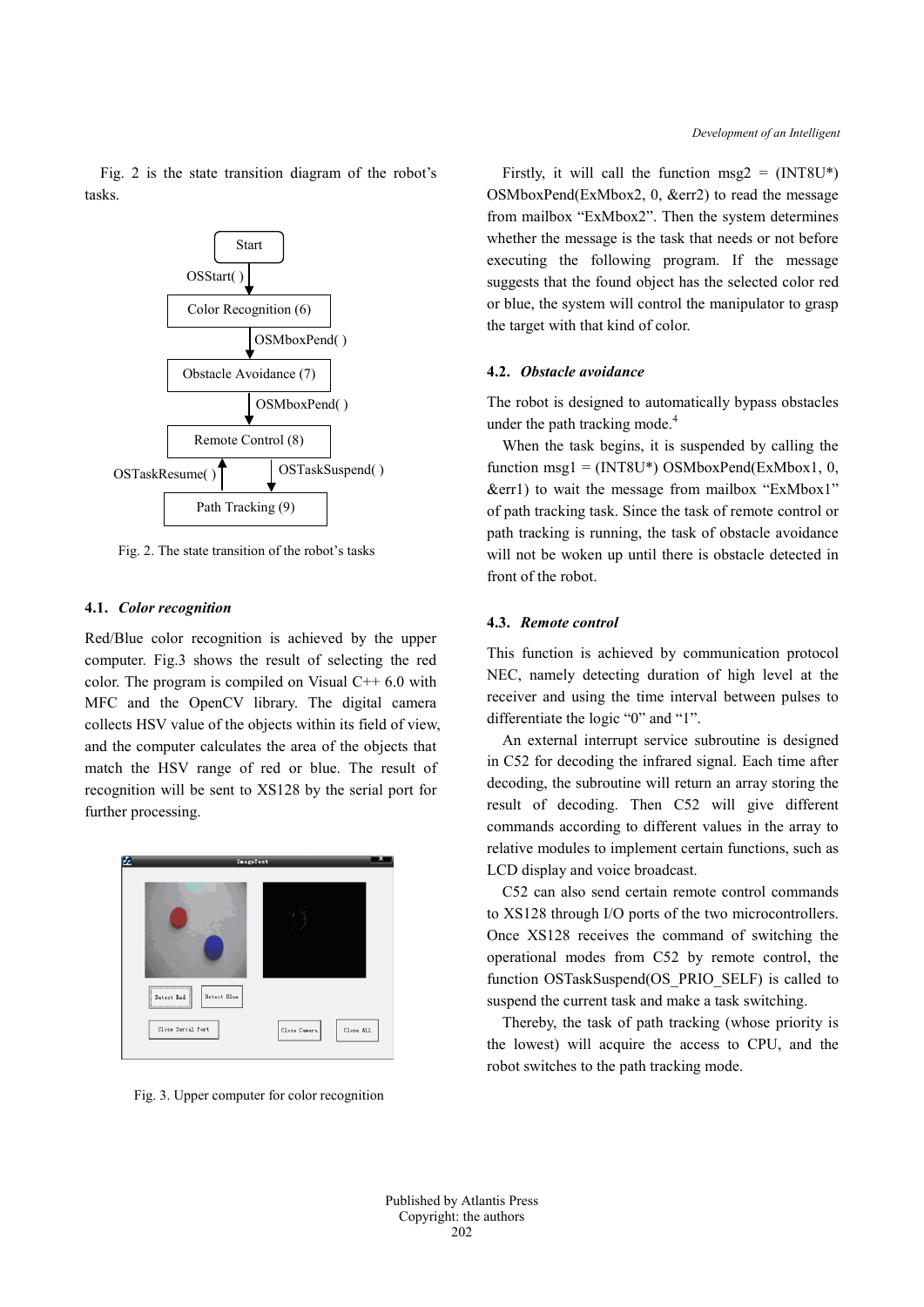#### **4.4.** *Path tracking*

The seven-channel gray scale sensors can output analog voltage signals ranging from 1.2V to 4.0V. Through the ATD channel of XS128, these analog signals are transformed to the digital signals. If the digital value is greater than the threshold, it means that the corresponding channel of gray scale sensor has detected the path. In order to control the robot more smoothly, the fuzzy control algorithm is adopted.

The state of path tracking task can also switch back to the remote control mode once receiving the switching command from C52. But in this condition, the current path tracking task should be re-suspended by calling the function OSTaskResume(Task3Prio).

Here, Task3Prio  $= 8$ , which signifies the priority of the remote control task. Since at this time the suspended task of remote control resumes into ready state, and its priority is higher than the task of path tracking, the path tracking task is instantly deprived of its access to CPU, making the running mode of the robot switch back to the remote control mode.

Also, the path tracking task can fulfill duty of sending messages to activate the tasks of obstacle avoidance and color recognition by the mailbox functions of μC/OS-II.

Once the obstacle-avoiding sensor detects the obstacle or XS128's SCI module has received the color information from the laptop, the function OSMboxPost (ExMbox1, (void\*) &msg) or OSMboxPost (ExMbox2, (void\*) &ch) is called for sending different messages.

## **5. Conclusion**

This paper combines the traditional robotic technology with the embedded RTOS, designing an intelligent wheeled robot for medical assistance. After practical debugging, the robot can implement many functions like the remote control, path tracking, obstacle avoidance, color recognition, and real-time LCD display and voice broadcast, all of which can be switched flexibly by the application of μC/OS-II embedded RTOS. Fig.4 and Fig.5 show the robot tracking the black path and avoiding obstacle.

 As shown in Fig.6, the robot can also help users grasp the object of certain color by using the manipulator and the mounted digital camera. This kind of robot could be



Fig. 4. The robot runs under path tracking mode



Fig. 5. The robot bypasses obstacle



Fig. 6. The robot recognizes and grasps target object

applied into hospitals or nursing homes in future to take care of old people or patients with their life and lower the burden of nurses.

### **Acknowledgements**

The research is partly supported by the Scientific Research Foundation of Tianjin University of Science and Technology (20130123), and the Open Foundation (YF11700102) of the Key Laboratory for Water Environment and Resources, Tianjin Normal University.